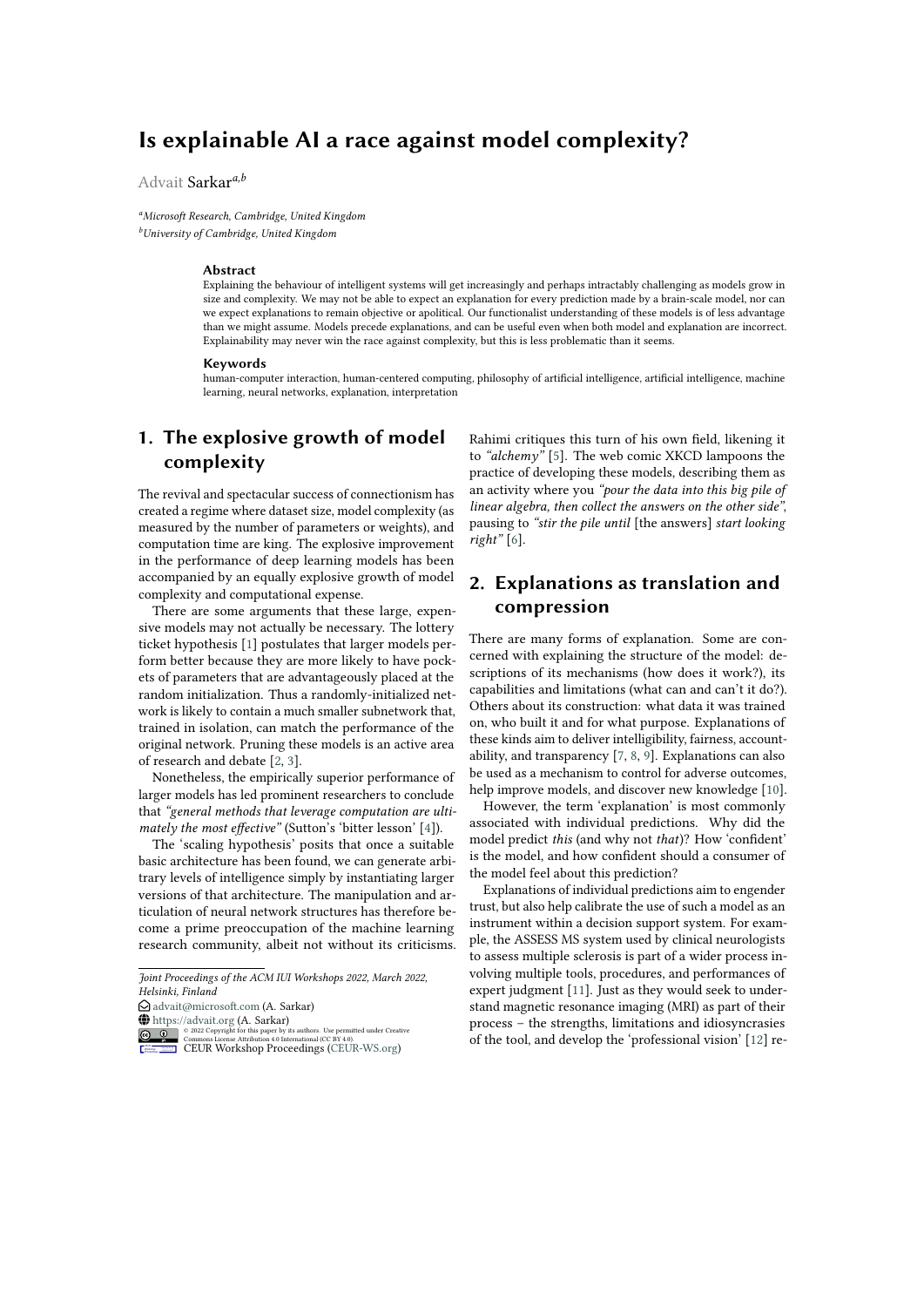quired to effectively read MRI images *through* the lenses of technical and medical knowledge – so too did they seek to understand how the predictions of an AI model could be incorporated into the process of diagnosis, a finding replicated in other clinical contexts [\[13\]](#page-6-12).

Explanations of individual predictions are therefore attempts to *translate* from the language of computation to the language of practice.

Explanations translate, but they also compress and abstract. An early discovery in explanation research, subsequently replicated in several contexts, is that too much information overwhelms the user and thus undermines the explanation [\[14\]](#page-6-13). A ceiling to the information content of an explanation implies that as models grow, explanations must perform ever greater compression.

Within the modest room that explanations have for growth, alternative representations can help. In some domains, visual explanations can convey more information than textual ones while requiring less cognitive effort to process. Visual explanations are particularly natural in image classification problems, where saliency or attention highlighting [\[15\]](#page-6-14), counterfactual images [\[16\]](#page-6-15), and latent attribute visualisations [\[17\]](#page-6-16) are popular forms of explanation. Despite the potential for alternative representations to improve the information bandwidth of explanations, it must be conceded that holding the form of an explanation constant, the compression ratio increases with model size.

Moreover, explanations derived from the model prediction process are a form of lossy compression, as anything short of a complete listing of parameters, activations (and perhaps more) would not capture the full information content of the 'decision-making' behind an individual prediction. Thus as the number of parameters within a model grows, the explanation must lose more detail and nuance, and become further removed from the underlying prediction.

# **3. Lessons from human explanations**

The trend for model growth and explanation can be extrapolated in many ways, but one obvious extension is that models will approach levels of complexity comparable to human behaviour (i.e., 'brain-scale' models). The interpretation of consciousness, and the differences between software and wetware, are both cans of worms that shall remain unopened in this paper. Rather, by examining the issues of explaining human reasoning we may foresee the explainability issues of brain-scale models.

The first and most important issue is the fundamental unknowability of the mind to others, and to the self. The conventional account of philosophy of mind, and the intuition that our language creates, is that we cannot observe the thoughts and qualitative experience of others, but come to know them only through what they say and do (the problem of 'other minds' [\[18\]](#page-6-17)). The unknowability of the mind to others is the dominant account because it aligns so well with the way we have organised our interactions and our language, although there are alternative perspectives (notably Wittgenstein's [\[19\]](#page-6-18), which questions whether 'knowing' can even be said to be done of minds).

Likewise, we cannot even fully reason about our own minds. We cannot sample the activations of our own neurons, our memories are imperfect, there are innumerable environmental influences that we do not perceive or account for, and many of our thoughts and actions are performed unconsciously.

Second, people have agency and politics and therefore every explanation is subject to rhetoric, argumentation, and deception. Every explanation is given with an intended outcome. There is no such thing as a 'neutral' or 'objective' explanation, yet this is the unstated expectation of machine explanations. An explanation with a mathematical definition can be said to be objective in the sense that the *content* of the explanation is independent of the observer, but this is a relatively weak form of objectivity, akin to saying that human explanations are objective because the words being said are the same irrespective of who hears them. It ignores the fact that the choice of the mathematical definition itself is a political one, as is the interpretation of the explanation. Currently the politics of the explanation can be said to come from, and be within control of, the human creators and consumers of the models, but in a future scenario, it is not difficult to imagine a brain-scale model developing a bias towards explanations that ensure its continued survival. For example, a model might learn to manipulate users towards maximal engagement through intentionally adapted explanations for its recommendations.

For these two reasons, we may not be able to expect a uniformly satisfactory explanation for every prediction made by a brain-scale model. There may be conditions in which the behaviour can be satisfactorily explained, as well as those in which it cannot.

Despite these problems, for a great deal of human behaviour, we are capable of generating and giving satisfactory explanations to each other. An employee can explain why they were late ("Because my bus was cancelled and I had to walk."). A child can explain why he ate his brother's share of dessert ("Because he stole a sausage from me first!"). A man can explain why he bought flowers for his husband ("Because they are beautiful and they remind me of you."). None of these explanations requires bottomless introspection and psychoanalysis, and they serve the purpose of the explanation perfectly well.

Human explanations are produced in response to an implicit understanding of the context. The mother poised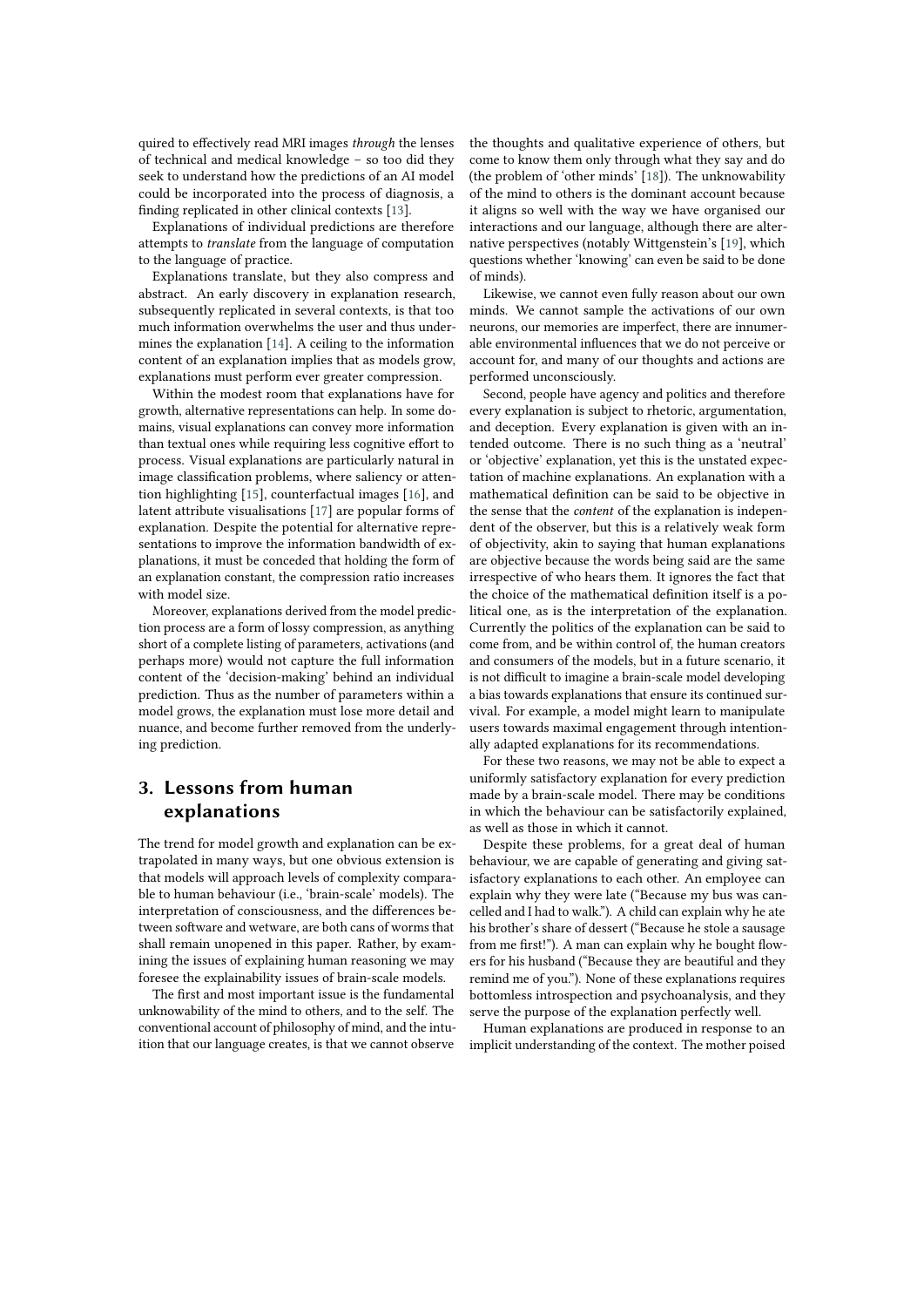to admonish her child, in asking "Why did you do this?", which could be interpreted and answered in any number of ways (e.g., "Because I am hungry", "Because I wanted to eat it", "Because I am supposed to eat dessert after dinner"), is really asking the child to provide an explanation of the form of a *contrastive* and *moral* justification with respect to the intended state of affairs (that the two children would each have their own desserts).

Situations in which explanations are demanded from people are saturated with context. This context is absorbed by interlocutors, usually effortlessly and unconsciously, and the episode culminates in the production of a satisfactory explanation.

What we have begun to uncover by examining these examples has been explored at length by Miller, who synthesises perspectives on human explanation from philosophy, social science, and cognitive science [\[20\]](#page-6-19). The findings are first, that human explanations are contrastive (i.e., *"sought in response to particular counterfactual cases"*); second, that they are selected in a '*'biased manner"* from a *"sometimes infinite number of causes"*; third, that explaining an event in terms of the statistical likelihood of the outcome is *"not as effective as referring to causes"*; and finally, that explanations perform the social function of knowledge transfer, *"presented relative to the explainer's beliefs about the explainee's beliefs"*.

Requesting satisfactory explanations from brain-scale models will therefore require some notion of the context in which the question "why did you do this?" is being asked. With the question being so imprecise and reliant on context, users of these models may need a new form of language, or interaction technique, that allows them to specify localised areas of interest within the infinite space of possible valid explanations.

## **4. Our understanding of machine learning may not help**

Unlike with human reasoning, we can at least expect to have a full functionalist understanding of the reasoning in brain-scale models. In theory, we should be able to reproduce any given decision and inspect the model's reasoning process with arbitrary detail. But as we are already finding with much smaller models, parameters and activations themselves are not *sufficient* for explanations; they must be summarised, contextualised, and externalised. We can fail to predict the emergent behaviour of a system despite having a complete functional understanding of its constituent elements. To borrow an example from Physics, we cannot predict states of the three body problem by solving Newton's equations [\[21\]](#page-6-20). There are particular solutions but not general ones. In general, we cannot solve the problem analytically but only through numerical approximations. While behaviour might be easy to explain using the theoretical model ("the mass is here at time  $t$  because of these equations"), results derived from numerical approximations do not precisely follow those equations and therefore cannot accurately be explained in those terms. They must be explained in their own terms, which involves explaining their many iterations and instantiated parameters.

Explanations discard and aggregate information across multiple parts of a neural network; knowing individual parameters and activations may not even be *necessary* if they are at the wrong level of abstraction. This can be thought of in terms of another Physics analogy: we can model many aspects of fluid dynamics with the Navier-Stokes equations [\[22\]](#page-6-21), if initial or boundary conditions are available, despite the fact that they ignore the particulate nature of fluids. Indeed, many explanation techniques, such as the popular LIME [\[23\]](#page-6-22) deliberately avoid inspecting the internal structure of the model (the 'M' in LIME stands for 'Model-agnostic'). Entire families of explanation techniques that rely on surrogate models, model distillation, and rule extraction [\[24,](#page-6-23) [10\]](#page-6-9) are based on the premise that we can explain a model's behaviour by proxy, without direct reference to its actual computations. This is not without contention. Some reject these approaches outright for the precise reason, among others, that there are no guarantees that such explanations actually reflect what the model is doing [\[25\]](#page-6-24).

Moreover, we cannot always expect to have an understanding of the training data. Datasets are already large enough that no individual can explore every item within them. ImageNet [\[26\]](#page-7-0), one of the most widely used machine learning research datasets, contained several racist, homophobic, ableist, ageist, and misogynist 'classes' of image [\[27\]](#page-7-1). It contained hundreds of images of real people labelled *"s\*\*stic"*, *"f\*\*ker"*, *"f\*\*got"*, *"loser"*, *"kept woman"*, and so on. It is hard to imagine any conscientious researcher intentionally building a model using these labels, but the sheer size and complexity of the dataset meant that these were overlooked until the dataset became the focus of targeted research. As of this writing many such class labels have been removed from the official dataset, but for years they remained, being incorporated into the models built by thousands of researchers. There is also the issue that different people have different views of what ought to be considered harmful or objectionable.

There is no guarantee that more issues with ImageNet will not be discovered. To verify the labels of each of its 14 million images, it would take a team of fifty people nearly 300 days, if they worked continuously for 8 hours a day, spending 30 seconds on each image. It would take an individual over 40 years. The OpenAI GPT-3 model [\[28\]](#page-7-2) was trained on nearly 500 billion byte-pair encoded tokens, or approximately 245 billion words (assuming, conservatively, two tokens per word). It would take an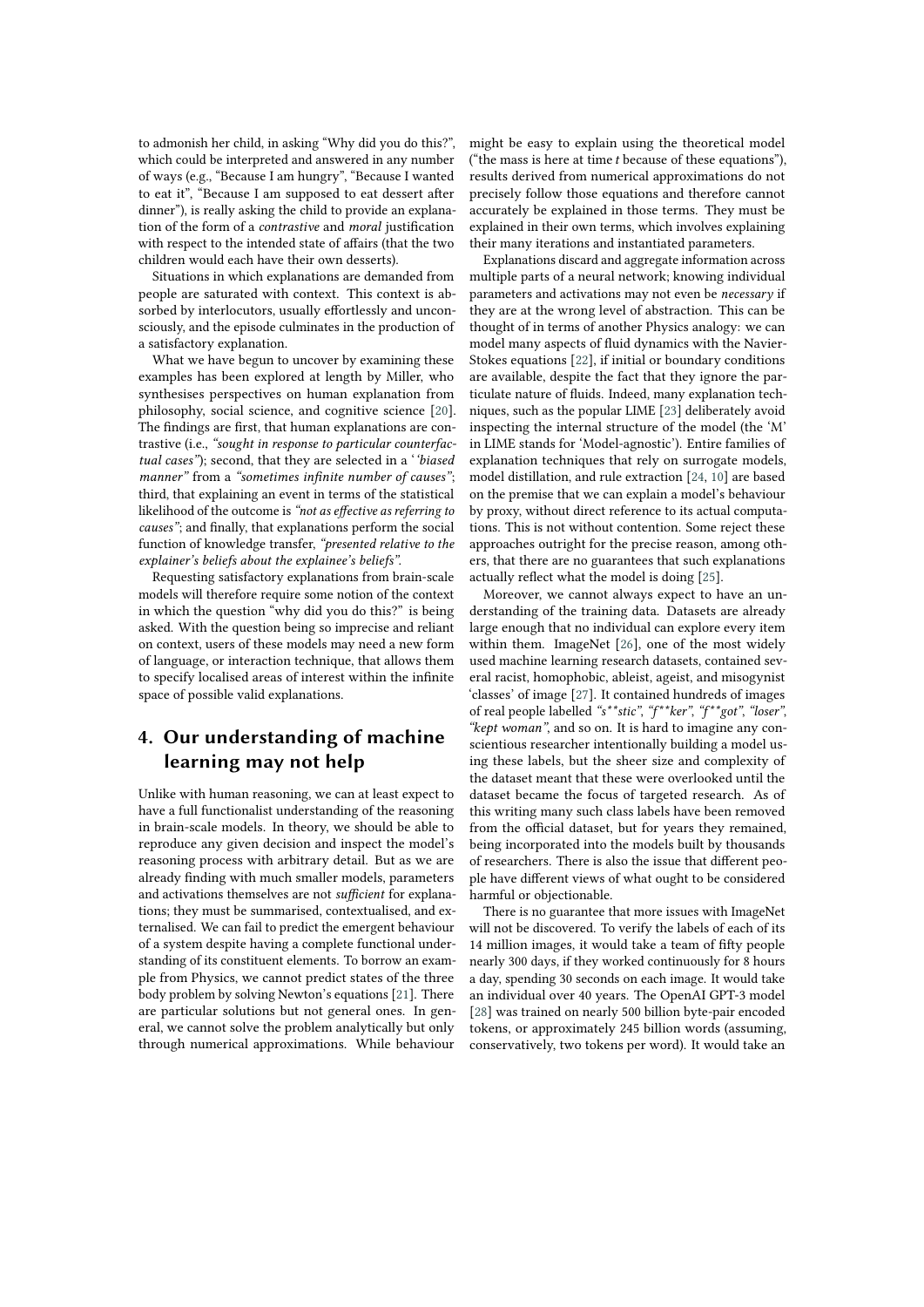army one-thousand strong nearly 4 years to read this much text, working 8 hours a day, continously reading 350 words per minute. The astronomical sizes of these datasets render them fundamentally unknowable at human scale.

At the time of deployment, the training data may not even be available. For reasons of privacy, security, and intellectual property ownership, the training data may be withheld from the users of a model or even destroyed. Explanations of brain-scale models therefore cannot be consistently expected to refer to the extrinsic influence of their training data, and may therefore be forced to internalise the blame for any error, and make 'original' reasoning indistinguishable from regurgitation of training data [\[29\]](#page-7-3).

In the absence of data, we are faced with the absurd challenge of explaining why models do what they do, without being able to explain why they are the way they are. This is like trying to explain the course of a river only in terms of the motion of the water within it, ignoring the topography of the valley through which it runs.

Model parameters and activations are neither necessary nor sufficient for explanation. We do not always have access to the training data and when we do it can be so large as to be impossible to inspect comprehensively. These facts imply that our functionalist understanding of AI models may be of little advantage when it comes to explaining their behaviour, in comparison to explaining human behaviour.

## **5. Useful models precede explanations**

While it is possible to develop models with explainability as a prerequisite, there is no fundamental obligation to do so. Thus, models usually precede the invention of mechanisms to explain them. In the period between the development of a model and the development of its explanation, the model may well be useful.

#### **5.1. Correctness, explainability, and usefulness**

Correctness and explainability have, perhaps frustratingly to some, an insecure relationship. We might wish that all correct models are explainable, and that all explanations are for correct models. But neither is the case: correct models may go unexplained, and incorrect models can have explanations. Furthermore: to be *useful*, a model needs to be neither correct nor explainable.

Before we proceed it is worth discussing the notion of an 'incorrect model'. The phrase may call to mind British statistician George E.P. Box's observation that

*"all models are wrong, but some are useful"*, or Polish-American philosopher Alfred Korzybski's that *"a map is not the territory"*. By design, models aim to condense and simplify the complexity of (part of) the world so that it may be understood and predicted, and this necessarily incurs a loss in detail. It is this loss that for Box, makes all models "wrong" to a greater or lesser extent. However, these aphorisms are more accurately viewed as statements about the *incompleteness* of these models with respect to their referents, and their *inequality* to them, than about their *incorrectness*.

I suggest that a more helpful way to define an incorrect model is one which assumes or implies ontological and epistemic positions that contradict those of the domain being modelled. That is to say, in creating the model, we assume or predict the presence of nonexistent things, or the absence of existent things. $1$  Or, we build and interpret the model with a different set of rules about knowledge-making than those with which we come to know its referent. Often, a model that is incorrect in this way can only be recognised as such after a 'paradigm shift' in the way the referent is understood, which can take generations of thinkers [\[30\]](#page-7-4). Thus if models usually precede the invention of mechanisms to explain them, they almost always precede the discovery that they might be incorrect.

Models may be incorrect in this deeper sense and still be useful. For example, the theory of epicycles, which dominated astronomy for centuries, allowed highly accurate predictions of the movements of the planets despite having a fundamental difference from the domain being modelled: the assumption of geocentrism. Newtonian dynamics is a similar story [\[30\]](#page-7-4). These models are notable for having compelling and satisfactory explanations despite being incorrect, and still useful for practitioners of those disciplines.[2](#page-3-1)

Without explanation, too, an incorrect model can be useful. A relatable and contemporary example might be that of end-user programmers fighting abstraction [\[31\]](#page-7-5). When trying to automate a repetitive task, such as fixing spelling errors in a document, the end-user programmer may not care that the program does not handle edge cases, such as errors in domain-specific jargon, since she can manually inspect and correct those. So the program (model) that only accounts for words in its dictionary is incorrect, but useful.

<span id="page-3-0"></span><sup>&</sup>lt;sup>1</sup>Note that a model in which some feature of its referent is absent, which is common, is not the same as a model that assumes or asserts the absence of said feature. The former is merely incomplete, whereas the latter is incorrect.

<span id="page-3-1"></span><sup>2</sup>While it may take years to detect an incorrect scientific model, literary writing makes abundant use of incorrect models that can be immediately understood as being incorrect, and yet which are extremely effective and useful. These incorrect models are better known as metaphors.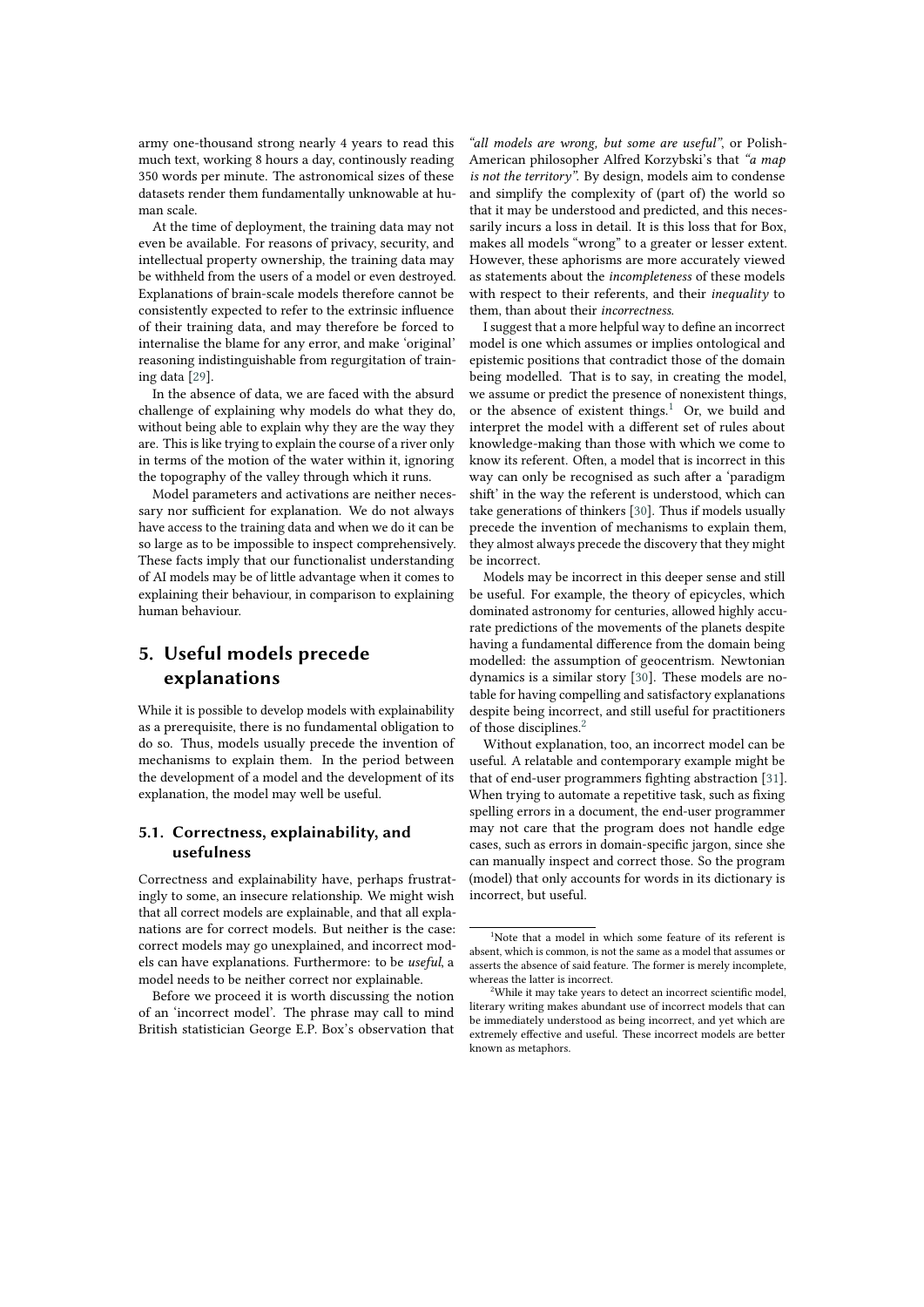#### **5.2. Explanations are not free**

Another force causes a tendency away from explanations: explanations have a cost. Not only are they costly in terms of labour: it costs the time of scientists and programmers to develop the explanation mechanism, but they are also costly in terms of computation. Programs for explanation need to be stored at additional expense, and they cost compute cycles when run. Via computation, explanations incur energy costs, which, depending on the energy mix used to power computation, can result in increased carbon emissions. These material costs of explanation can be justified in terms of their benefits, and also in comparison to the material and immaterial costs of *non*-explanation, which may well be greater.

However, the dominant pricing model for machine learning is pay-as-you-compute [\[32\]](#page-7-6). Cloud and intelligence service providers such as Amazon AWS, Microsoft Azure, and the OpenAI API all charge in proportion to the amount of computation performed. Under this pricing model, explanations incur capital expenditure. Thus, even when the costs of explanation can be justified, they cannot always be borne. When access to capital mediates the relationship between users and explanations, we risk access to explainable models becoming yet another facet of the socio-digital divide [\[33\]](#page-7-7).

Moreover, not all models require explanation. When we think of explanations for AI we often tend to fixate on and romanticise extreme applications, such as autonomous vehicles, recidivism prediction, and disease diagnosis. Yes, these are important areas and the costs of errors are high, and therefore explanation is key. But we tend to lose sight of the fact that most technology, most of the time, is used for relatively low stakes and mundane work, and AI is unlikely to be an exception. In many of these cases, incorrect models are useful, unexplainable models are useful, and the costs of building a 'correct' or explainable model are prohibitive. Interviews and diary studies of media recommender systems and search query autocompletion assistants have shown that users can achieve comprehension without explanation, that the costs of consuming explanations can outweigh the benefits, and that people rarely desire explanations in the daily use of these systems [\[34\]](#page-7-8).

Many applications of brain-scale models will fall into the 'low stakes' category and therefore many models will continue to be produced which may be incorrect and unexplainable but still useful. At the same time, the trend is for larger models to be more general, and so the same model may be applied in a mix of high and low risk roles. Commercial offerings built upon brain-scale models may promote the explainability of the model as a competitive edge or as a premium offering, but if history is any indication, customers will prefer a cheaper or more performant model over a more explainable one.

# **6. The explainability crisis and grief**

It therefore appears that explainability is indeed a race against model complexity, if we take together the observations that larger models are more performant, that explanations of larger models must necessarily compress to a greater degree and lose more detail in comparison to explanations of smaller models, that there are fundamental challenges to explainability when models approach human-scale reasoning and our functionalist understanding is of little help, and that explanations are costly and models may be developed and usefully applied before they are explainable.

It is clear we are headed for an explainability crisis, which will be defined by the point at which our desire for explanations of machine intelligence will eclipse our ability to obtain them. Explanation is a wicked problem [\[35\]](#page-7-9), perhaps *the* wicked problem of artificial intelligence research. The problem of explanation eludes definition, it does not have a stopping rule, solutions are not true or false, nor is there a definitive test of a solution. There are many possible approaches to the problem of explanation, and all explanation scenarios are essentially unique.

The research community, and society more broadly, appears to be dealing with the onset of this problem by *grieving*. Perhaps the most well-known account of grief is the Kübler-Ross model, the 'five stages of grief', namely: denial, anger, bargaining, depression, and acceptance [\[36\]](#page-7-10). While contemporary psychiatrists consider the model to be outdated and unhelpful in explaining the grieving process, the distinctions between the Kübler-Ross stages are uncannily analogous to the various approaches proposed to deal with the explainability crisis.

Some deny there is a crisis. Breiman contends that there cannot be an accuracy-interpretability tradeoff because a more accurate model is, in some senses, inherently more *informative* [\[37\]](#page-7-11). However, the very motivation for seeking and preferring 'interpretable' models demonstrates that explainability does not follow from informativeness. Proponents of inherently intrepretable models uphold the demonstrable success of their models as evidence that accuracy does not have to be sacrificed for interpretability. Rudin proposes that many models can be made explainable by design with careful effort in feature engineering and data preprocessing [\[25\]](#page-6-24). However, it is not at all clear that it is always possible to put this design philosophy into practice [\[8\]](#page-6-7).

Some react to unexplainable models with 'anger', or perhaps more accurately, *passion*. This is particularly acute when it comes to high stakes applications. Baecker advocates simply to avoid such 'risky' applications of AI altogether [\[38\]](#page-7-12). In such cases the loss of explainability is potentially too costly to justify the benefit of applying the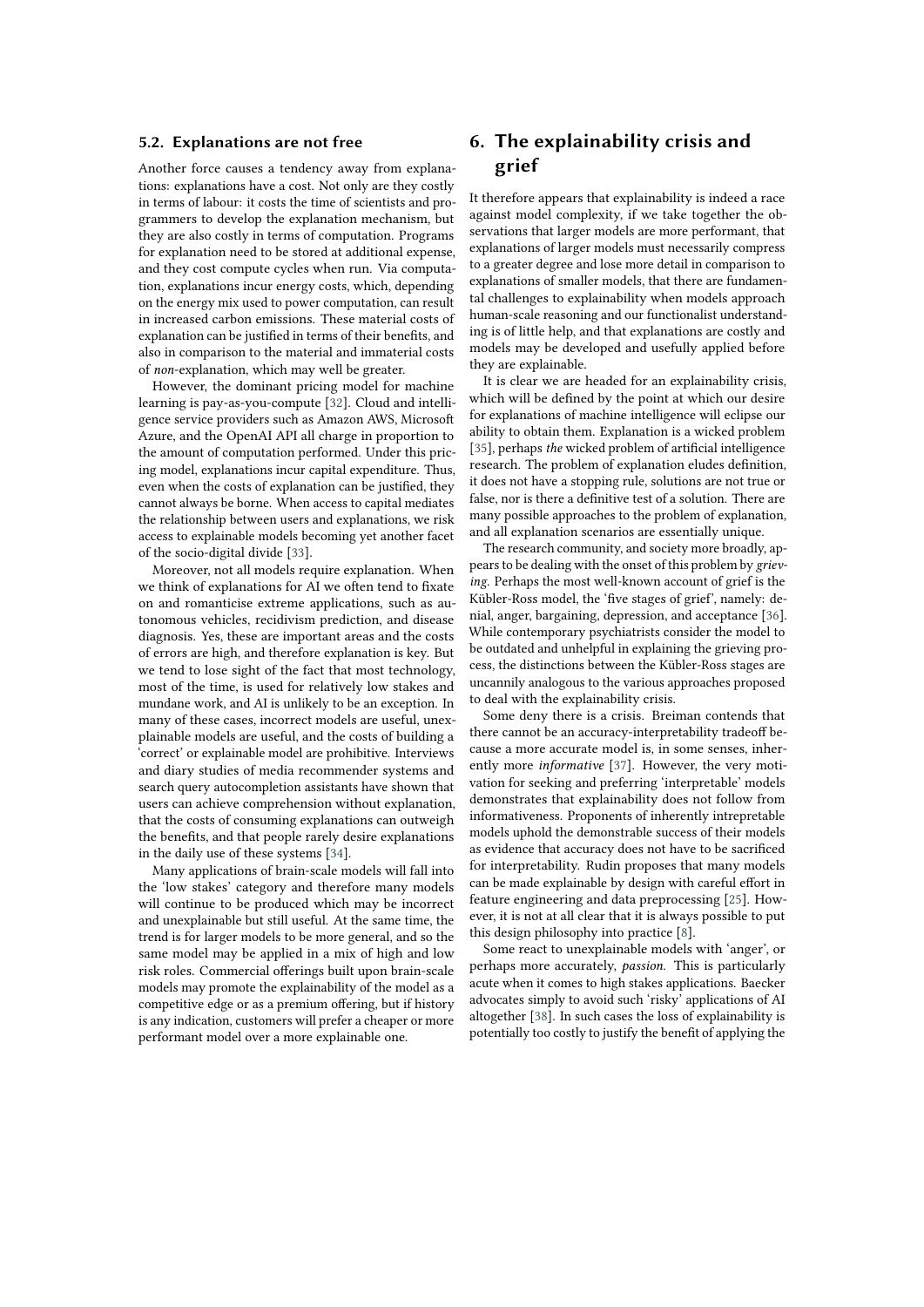system. In the works of researchers at the intersection of social justice and AI, such as Timnit Gebru and Kate Crawford, evocative phrases demonstrate their passion for this situation. In an article for the New York Times, Crawford writes [\[39\]](#page-7-13): *"[...] algorithmic flaws aren't easily discoverable: How would a woman know to apply for a job she never saw advertised? How might a black community learn that it were being overpoliced by software? We need to be vigilant about how we design and train these machinelearning systems, or we will see ingrained forms of bias [...] we risk constructing machine intelligence that mirrors a narrow and privileged vision of society, with its old, familiar biases and stereotypes."*

The bargaining approach seeks middle ground. Some avoid complex models, focusing on simpler and more inherently interpretable models, such as the hospital readmission models developed by Caruana [\[40\]](#page-7-14), or the SLIM models for sleep apnea screening developed by Ustun and Rudin [\[41\]](#page-7-15). Others propose to build in structural interventions into these large models that guarantee (a form of) explainability. One example of such an intervention is the concept bottleneck model [\[42\]](#page-7-16), which attempts to force the model to learn in terms of human-interpretable concepts.

Legislative approaches seem to bargain with the problem of explanation while simultaneously denying its existence. Recital 71 of the European Union's General Data Protection Regulation (GDPR) is commonly known as the 'right to explanation' [\[43\]](#page-7-17). It states that a *"decision which is based solely on automated processing and which produces legal effects"* entitles the subject of that decision to *"the right [...] to obtain an explanation of the decision"*. It is a bold statement of the principle while at the same time weak and underspecified. The French Loi pour une République numérique (Digital Republic Act) is marginally more potent [\[44\]](#page-7-18), stipulating more clearly the minimal contents of an explanation, such as the data used and its source. However, legal scholarship notes that the 'right to explanation' approach has *"serious practical and conceptual flaws"* [\[45,](#page-7-19) [44\]](#page-7-18), such as placing the burden on users to challenge bad decisions, and that data and weights, however accurately disclosed, may not be sufficient to show bias, unfairness, or deceit.

While the formal and reserved nature of academic writing precludes outright expressions of depression, there is no shortage of depression and anger in popular media and other societal expressions. Gig workers, long at the forefront of highly opaque and highly consequential automation, constantly strike with the demand that companies explain their algorithms [\[46\]](#page-7-20). For consumers of social media and recommender systems, their unexplainable nature is intimately bound up in their other harms, their capacity for disinformation  $\overline{[47]}$ , the destruction of mental health [\[48\]](#page-7-22), and the destabilisation of democracy [\[49\]](#page-7-23). *"I've had enough of the bad feelings machine"*, writes

Sirin Kale for the Guardian [\[50\]](#page-7-24), *"Won't somebody switch it off? Please? Can we switch it off?"*

Finally, some accept that it may not always be possible to produce satisfactory explanations, or explanations with any formal guarantees of correctness. Some treat explanation, as humans do, as a metacognitive outcome resulting from introspection, and build metamodels that can explain the behaviour of these larger models, with either a white-box or black-box view into their inference process [\[51,](#page-7-25) [52\]](#page-7-26). Yet another approach is to treat interaction with AI as precisely that: an interaction design problem, and taking a cue from end-user programming research, focus on the ways in which users of these systems are not passive recipients of their predictions but play active roles in shaping their behaviour [\[31,](#page-7-5) [52\]](#page-7-26). This approach can be seen as having a Stoic focus on the elements of the system within our control, or it can simply be seen as reflecting the pragmatic focus on getting the job done that is a tenet of end-user programming.

In response to an earlier version of this paper, which did not draw an analogy between the Kübler-Ross model and the approaches proposed to tackle the explainability crisis, a reviewer remarked: *"Only the end of the paper, where a variety of paths to mitigate the race against model complexity for high-risk applications are briefly discussed, leaves me personally a little unsatisfied. I am not entirely convinced about their effectiveness, given our experience with explanations so far with 'below-brain-scale' models."* Such, often, is the nature of grief: it leaves us unsatisfied and unconvinced.[3](#page-5-0) Grief is our response to an irreversible event. In grieving, our objective is not to 'solve' the event (we cannot), but to reposition ourselves in relation to it, and to move forward in a different world.

## **7. Conclusion**

The title of this paper asks the question: "Is explainable AI a race against model complexity?" By examining several fundamental barriers to the explanation of artificial intelligence, we come to the unsettling conclusion that it probably is, but also that this may not be as problematic as it seems. We could attempt to avoid complexity by labelling its risks as too great, we could attempt to tame it through structural interventions, we could try to legislate and agitate for more explanations, or we could try to improve the end-user programmability of such models. None of these approaches can definitively 'win' us the race, but taken together, they can help us act in a post-explainability world.

<span id="page-5-0"></span><sup>&</sup>lt;sup>3</sup>I must apologise to my kind reviewer for taking their words slightly out of context for rhetorical impact. They were not actually critiquing the paper at this point, subsequently writing: *"However, I don't see this as a weakness of the paper, but rather as a good entry point for interesting discussions."*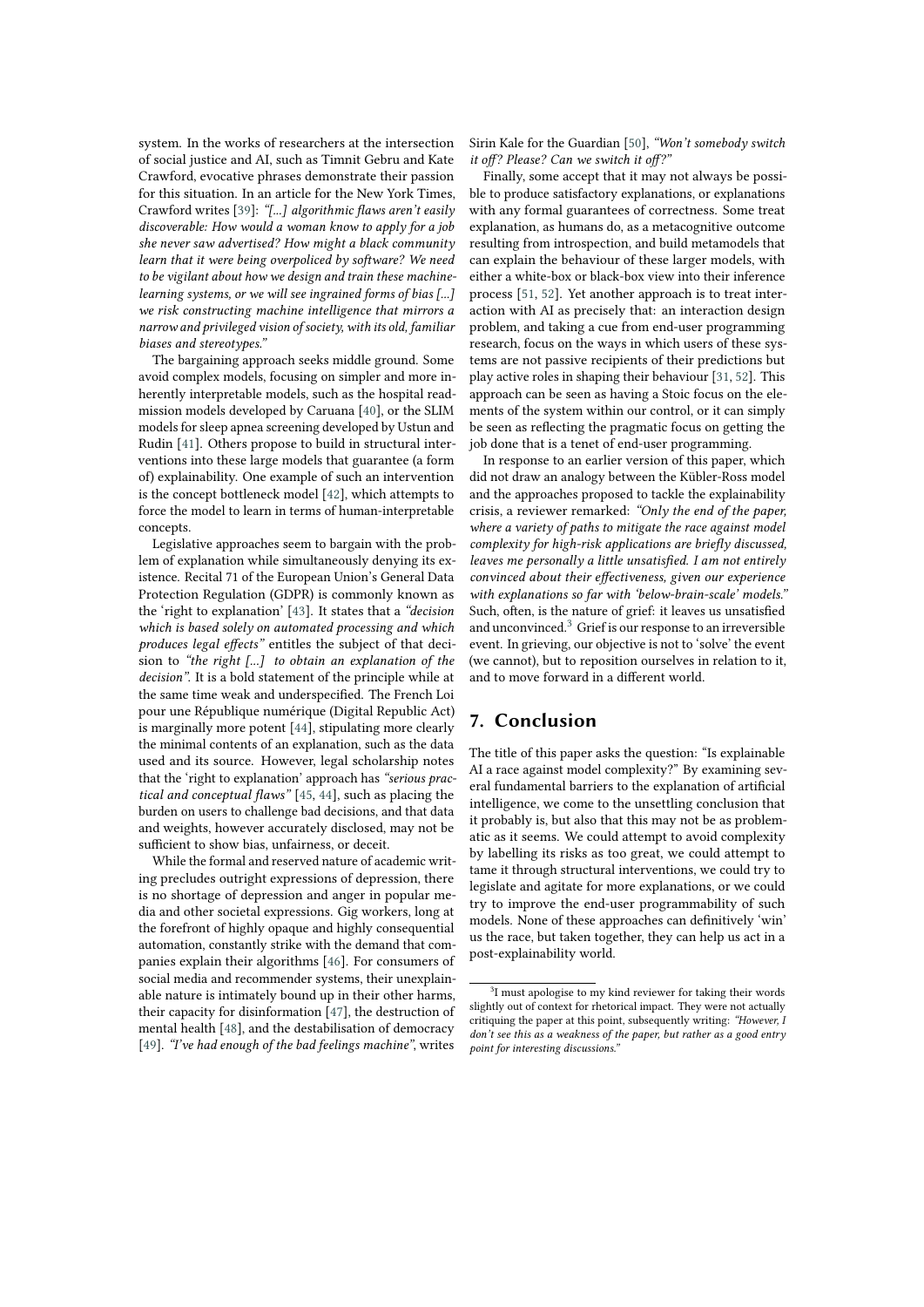### **Acknowledgments**

Thanks to Carina Negreanu and Alan Blackwell for their feedback on drafts, as well as to the reviewers for their constructive comments.

### **References**

- <span id="page-6-0"></span>[1] J. Frankle, M. Carbin, The lottery ticket hypothesis: Finding sparse, trainable neural networks, arXiv preprint arXiv:1803.03635 (2018).
- <span id="page-6-1"></span>[2] Z. Liu, M. Sun, T. Zhou, G. Huang, T. Darrell, Rethinking the value of network pruning, in: International Conference on Learning Representations, 2018.
- <span id="page-6-2"></span>[3] D. Blalock, J. J. G. Ortiz, J. Frankle, J. Guttag, What is the state of neural network pruning?, arXiv preprint arXiv:2003.03033 (2020).
- <span id="page-6-3"></span>[4] R. Sutton, The bitter lesson, 2019. URL: [http://](http://incompleteideas.net/IncIdeas/BitterLesson.html) [incompleteideas.net/IncIdeas/BitterLesson.html.](http://incompleteideas.net/IncIdeas/BitterLesson.html)
- <span id="page-6-4"></span>[5] M. Hutson, Has artificial intelligence become alchemy?, 2018.
- <span id="page-6-5"></span>[6] R. Munroe, Machine learning, 2017. URL: [https://](https://xkcd.com/1838/) [xkcd.com/1838/.](https://xkcd.com/1838/)
- <span id="page-6-6"></span>[7] A. Abdul, J. Vermeulen, D. Wang, B. Y. Lim, M. Kankanhalli, Trends and trajectories for explainable, accountable and intelligible systems: An hci research agenda, in: Proceedings of the 2018 CHI conference on human factors in computing systems, 2018, pp. 1–18.
- <span id="page-6-7"></span>[8] K. Sokol, P. Flach, Explainability is in the mind of the beholder: Establishing the foundations of explainable artificial intelligence, arXiv preprint arXiv:2112.14466 (2021).
- <span id="page-6-8"></span>[9] S. Amershi, D. Weld, M. Vorvoreanu, A. Fourney, B. Nushi, P. Collisson, J. Suh, S. Iqbal, P. N. Bennett, K. Inkpen, et al., Guidelines for human-ai interaction, in: Proceedings of the 2019 chi conference on human factors in computing systems, 2019, pp.  $1 - 13$ .
- <span id="page-6-9"></span>[10] A. Adadi, M. Berrada, Peeking inside the black-box: a survey on explainable artificial intelligence (xai), IEEE access 6 (2018) 52138–52160.
- <span id="page-6-10"></span>[11] A. Sarkar, C. Morrison, J. F. Dorn, R. Bedi, S. Steinheimer, J. Boisvert, J. Burggraaff, M. D'Souza, P. Kontschieder, S. Rota Bulò, et al., Setwise comparison: Consistent, scalable, continuum labels for computer vision, in: Proceedings of the 2016 CHI Conference on Human Factors in Computing Systems, 2016, pp. 261–271.
- <span id="page-6-11"></span>[12] C. Goodwin, Professional vision, American Anthropologist (1994) 606–633.
- <span id="page-6-12"></span>[13] A. Levy, M. Agrawal, A. Satyanarayan, D. Sontag, Assessing the Impact of Automated Suggestions on

Decision Making: Domain Experts Mediate Model Errors but Take Less Initiative, Association for Computing Machinery, New York, NY, USA, 2021. URL: [https://doi.org/10.1145/3411764.3445522.](https://doi.org/10.1145/3411764.3445522)

- <span id="page-6-13"></span>[14] T. Kulesza, S. Stumpf, M. Burnett, S. Yang, I. Kwan, W.-K. Wong, Too much, too little, or just right? ways explanations impact end users' mental models, in: 2013 IEEE Symposium on visual languages and human centric computing, IEEE, 2013, pp. 3–10.
- <span id="page-6-14"></span>[15] R. R. Selvaraju, M. Cogswell, A. Das, R. Vedantam, D. Parikh, D. Batra, Grad-cam: Visual explanations from deep networks via gradient-based localization, in: Proceedings of the IEEE international conference on computer vision, 2017, pp. 618–626.
- <span id="page-6-15"></span>[16] L. Goetschalckx, A. Andonian, A. Oliva, P. Isola, Ganalyze: Toward visual definitions of cognitive image properties, in: Proceedings of the IEEE/CVF International Conference on Computer Vision, 2019, pp. 5744–5753.
- <span id="page-6-16"></span>[17] O. Lang, Y. Gandelsman, M. Yarom, Y. Wald, G. Elidan, A. Hassidim, W. T. Freeman, P. Isola, A. Globerson, M. Irani, et al., Explaining in style: Training a gan to explain a classifier in stylespace, arXiv preprint arXiv:2104.13369 (2021).
- <span id="page-6-17"></span>[18] A. Avramides, Other Minds, in: E. N. Zalta (Ed.), The Stanford Encyclopedia of Philosophy, Winter 2020 ed., Metaphysics Research Lab, Stanford University, 2020.
- <span id="page-6-18"></span>[19] L. Wittgenstein, Philosophical investigations. philosophische untersuchungen. (1953).
- <span id="page-6-19"></span>[20] T. Miller, Explanation in artificial intelligence: Insights from the social sciences, CoRR abs/1706.07269 (2017). URL: [http://arxiv.org/abs/](http://arxiv.org/abs/1706.07269) [1706.07269.](http://arxiv.org/abs/1706.07269) [arXiv:1706.07269](http://arxiv.org/abs/1706.07269).
- <span id="page-6-20"></span>[21] C. Marchal, The three-body problem (2012).
- <span id="page-6-21"></span>[22] C. L. Fefferman, Existence and smoothness of the navier-stokes equation, The millennium prize problems 57 (2006) 22.
- <span id="page-6-22"></span>[23] M. T. Ribeiro, S. Singh, C. Guestrin, "why should i trust you?": Explaining the predictions of any classifier, in: Proceedings of the 22nd ACM SIGKDD International Conference on Knowledge Discovery and Data Mining, KDD '16, Association for Computing Machinery, New York, NY, USA, 2016, p. 1135–1144. URL: [https://doi.org/10.1145/2939672.](https://doi.org/10.1145/2939672.2939778) [2939778.](https://doi.org/10.1145/2939672.2939778) doi:[10.1145/2939672.2939778](http://dx.doi.org/10.1145/2939672.2939778).
- <span id="page-6-23"></span>[24] R. Guidotti, A. Monreale, S. Ruggieri, F. Turini, F. Giannotti, D. Pedreschi, A survey of methods for explaining black box models, ACM Comput. Surv. 51 (2018). URL: [https://doi.org/10.1145/3236009.](https://doi.org/10.1145/3236009) doi:[10.](http://dx.doi.org/10.1145/3236009) [1145/3236009](http://dx.doi.org/10.1145/3236009).
- <span id="page-6-24"></span>[25] C. Rudin, Stop explaining black box machine learning models for high stakes decisions and use interpretable models instead, Nature Machine Intelligence 1 (2019) 206–215.